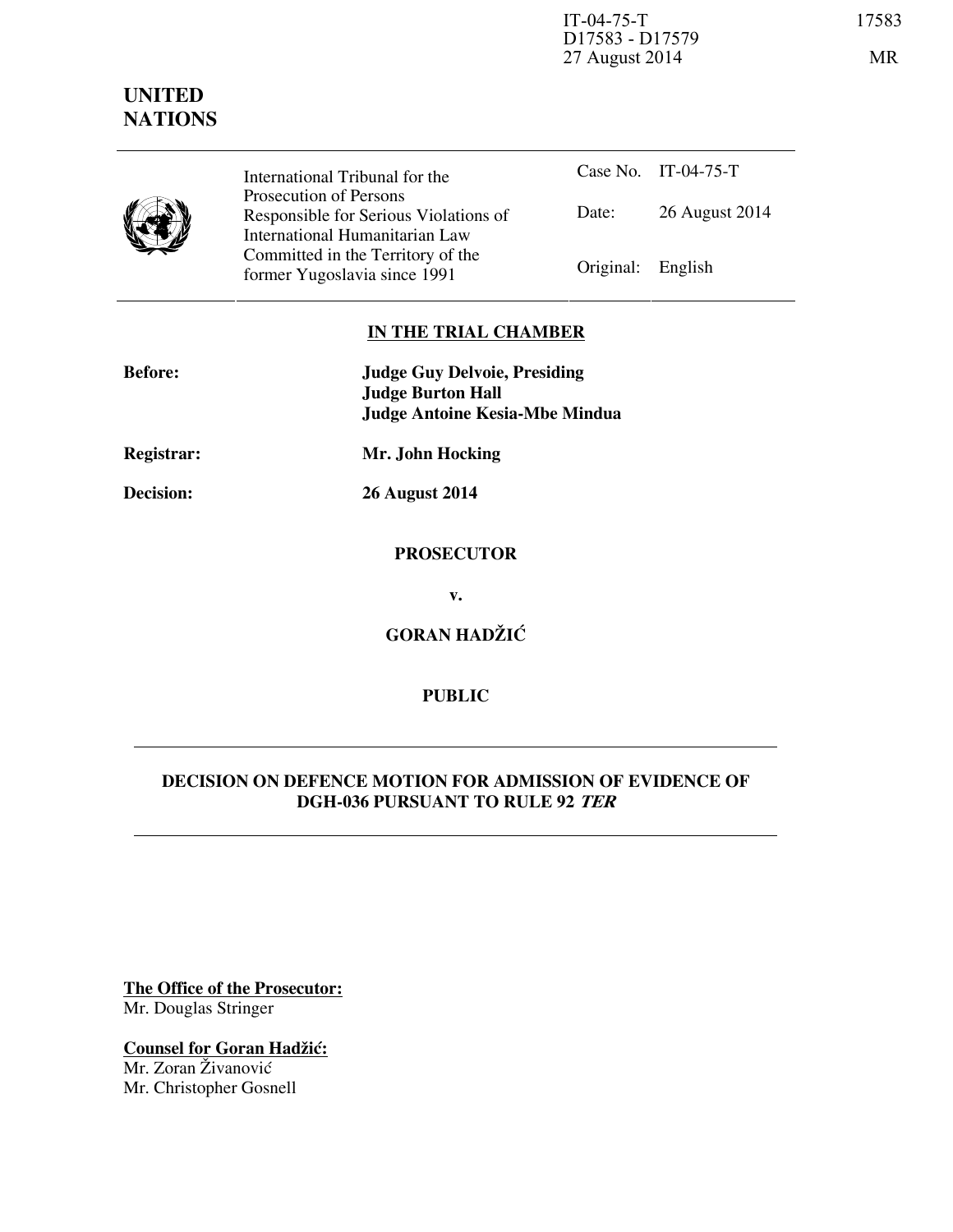1. **THIS TRIAL CHAMBER** of the International Tribunal for the Prosecution of Persons Responsible for Serious Violations of International Humanitarian Law Committed in the Territory of the former Yugoslavia since 1991 ("Tribunal") is seised of the "Defence Motion for Admission of Evidence of Pajo Nedi} (DGH-036) Pursuant to Rule 92 *ter*" ("Motion"), filed with an annex on 14 July 2014. The "Consolidated Prosecution Response to Motions for Admission of Evidence of DGH-034, DGH-035 and DGH-036 Pursuant to Rule 92 *ter*" was filed on 29 July 2014 ("Response"). On 5 August 2014, the Defence filed a "Request for Leave to Reply and Reply to Consolidated Prosecution Response to Motions for Admission of Evidence of DGH-034, DGH-035 and DGH-036 Pursuant to Rule 92 *ter*" ("Reply").

#### **A. Submissions**

2. In the Motion, the Defence requests the admission of the prior testimony of DGH-036 in the *Dokmanovi}* case (Rule 65 *ter* number 1D02331) pursuant to Rule 92 *ter* of the Rules of Procedure and Evidence ("Rules"), subject to the witness's in court affirmation. The Defence also tenders the witness's prior statement (Rule 65 *ter* number 1D02330) as admitted in the *Dokmanović* case, as an associated exhibit.<sup>1</sup> The Defence submits that DGH-036's prior testimony is both relevant and probative, referring to his role as the Minister of Economic Relations, Economic Development and Industry in the Government of the Serbian Autonomous District of Slavonia, Baranja and Western Srem ("SAO SBWS").<sup>2</sup> The Defence submits that the testimony contains information directly relevant to: (a) the witness's appointment as Minister; (b) the Government's lack of material resources and authority; (c) the nature of Government meetings and the recording of minutes; (d) the focus of the meeting on 19 November 1991, including the Government's attempts to assert increased control over civilian affairs; (e) the extent of control held by the Yugoslav People's Army ("JNA") and the Government over civilian affairs; (f) the establishment of a civilian administration in Vukovar; (g) the lack of Government control of the Territorial Defence ("TO") within SAO SBWS; and (h) the purpose of the meeting of 20 November 1991.<sup>3</sup> In the revised Rule 65 *ter* witness summary, the Defence states that DGH-036 "will also testify that to his knowledge the district government provided no funding to Arkan, whether through the avenue of the DP Dalj enterprise, or by any other channel."<sup>4</sup> Lastly, the Defence submits that DGH-036's evidence could not be completed in the one hour allocated to it, without the admission of his previous testimony.<sup>5</sup>

 $\overline{a}$ 

 $\frac{1}{2}$  Motion, para. 1.

 $\frac{2}{3}$  Motion, paras 5 and 6.

Motion, para. 5.

Motion, annex.

<sup>5</sup> Motion, para. 7.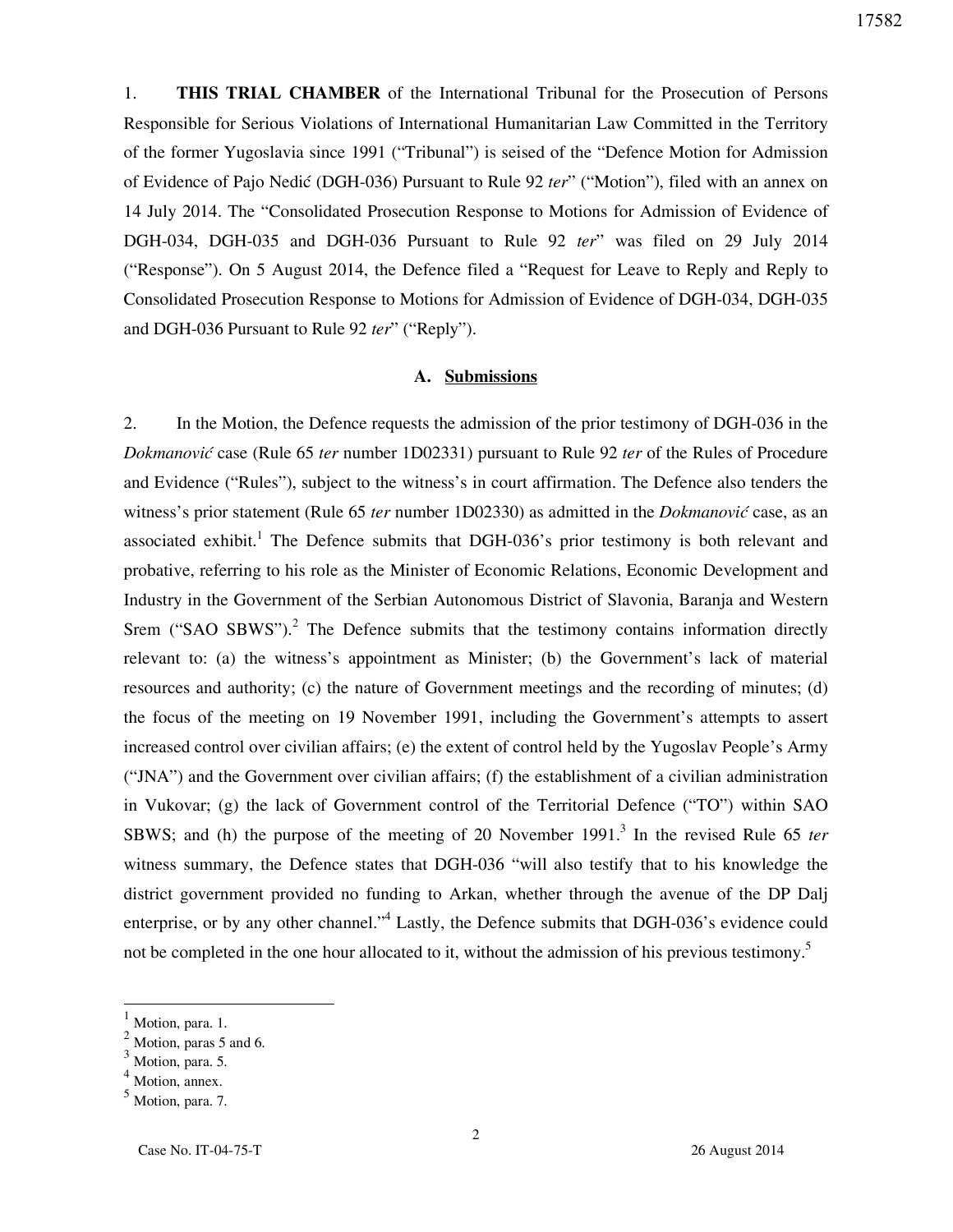3. In the Response, the Prosecution does not object to the evidence being admitted provided that the relevant conditions under Rule 92 *ter* of the Rules are complied with. The Prosecution requests disclosure of the evidence relied upon in the revised Rule 65 *ter* witness summary, whether a proofing note for an interview or a supplementary statement, in accordance with the guidelines of the Chamber. $<sup>6</sup>$ </sup>

4. In the Reply, the Defence submits that in respect of the revised Rule 65 *ter* witness summary, there is no additional statement or proofing note with respect to DGH-036, and as a result there is nothing further to be disclosed.<sup>7</sup>

#### **B. Applicable Law**

5. Rule 92 *ter* of the Rules provides:

(A) A Trial Chamber may admit, in whole or in part, the evidence of a witness in the form of a written statement or transcript of evidence given by a witness in proceedings before the Tribunal, under the following conditions:

(i) the witness is present in court;

(ii) the witness is available for cross-examination and any questioning by the Judges; and

(iii) the witness attests that the written statement or transcript accurately reflects that witness' declaration and what the witness would say if examined.

(B) Evidence admitted under paragraph (A) may include evidence that goes to proof of the acts and conduct of the accused as charged in the indictment.

6. The main objective of Rule 92 *ter* of the Rules is to ensure an effective and expeditious trial in accordance with the rights of the accused.<sup>8</sup> The jurisprudence of the Tribunal has also applied the Rule as permitting, by necessary inference, the admission of exhibits where they accompany written statements or transcripts and form an "inseparable and indispensable" part of the written evidence.<sup>9</sup> In order to satisfy this requirement, the document must be one without which the witness's testimony would become incomprehensible or of lesser probative value.<sup>10</sup> Moreover, the evidence

 $\overline{a}$ 

<sup>6</sup> Response, para. 4.

 $^7$  Reply, paras 1, 4.

<sup>&</sup>lt;sup>8</sup> Prosecutor v. Prlić et al., Case No. IT-04-74-T, Decision on the Application of Rule 92 *ter* of the Rules, 3 July 2007, p. 2; Prosecutor v. Popović et al., Case No. IT-05-88-T, Decision on Motion to Convert Viva Voce Witnesses to Rule 92 *ter* Witnesses, 31 May 2007, p. 2.

<sup>&</sup>lt;sup>9</sup> Prosecutor v. Đorđević, Case No. IT-05-87/1-T, Decision on Vlastimir Đorđević's Motions for Admission of Evidence Pursuant to ICTY Rule 92ter, 22 January 2010 ("*Đorđević* Decision"), para. 7; Prosecutor v. Lukić and Lukić, Case No. IT-98-32/1-T, Decision on Confidential Prosecution Motion for the Admission of Prior Testimony with Associated Exhibits and Written Statements of Witnesses Pursuant to Rule 92 ter, 9 July 2008 ("Lukić and Lukić Decision"), para. 15; *Prosecutor v. Stanišić and Simatović*, Case No. IT-03-69-T, Decision on Prosecution's Motion for the Admission of Written Evidence of Witness Slobodan Lazarević Pursuant to Rule 92 *ter* with Confidential Annex, 16 May 2008 ("*Stanišić and Simatović* Decision"), para. 19.

<sup>&</sup>lt;sup>10</sup> *Đorđević* Decision, para. 7; *Lukić and Lukić* Decision, para. 15; *Stanišić and Simatović* Decision, para. 19.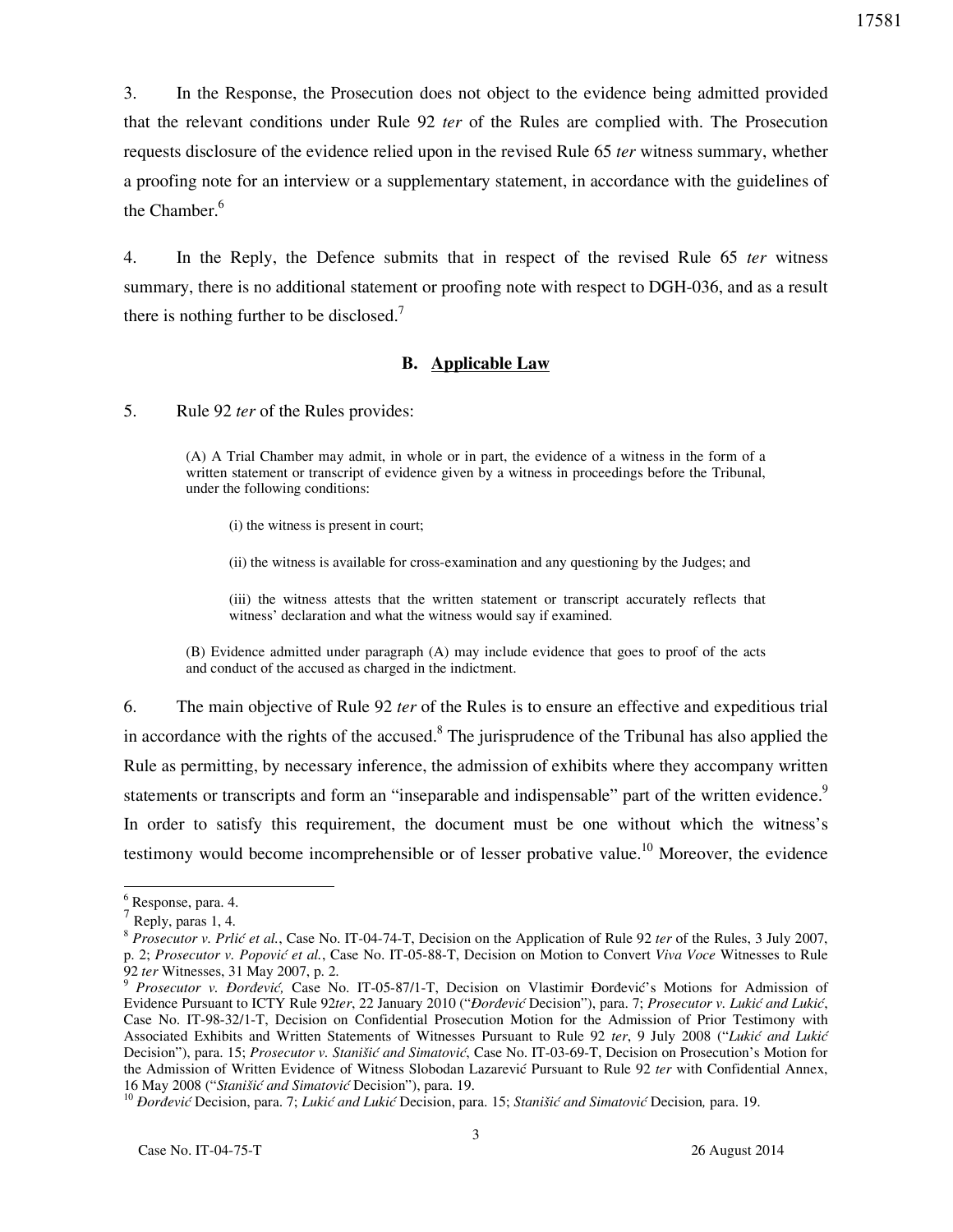sought to be admitted, whether a written statement or a transcript of oral testimony, must fulfil the general requirements of admissibility of Rule 89(C) of the Rules—the proposed evidence must be relevant and have probative value.<sup>11</sup>

#### **C. Discussion**

7. DGH-036's proposed evidence contains information about, *inter alia*, (a) the resources and extent of authority that the SAO SBWS Government possessed;<sup>12</sup> (b) the nature and purpose of Government meetings, and in particular those in November 1991;<sup>13</sup> (c) the meaning of the minutes taken at the Government meeting of 19 November 1991, including the question of who was in control of Vukovar after it was taken over and the establishment of a civilian administration in Vukovar;<sup>14</sup> and (d) the ability of the Government to control the JNA and TO within the SAO SBWS.<sup>15</sup> The Chamber notes that the Prosecution does not oppose admission of this evidence pursuant to Rule 92 *ter* of the Rules. The Chamber considers that the proposed evidence is appropriate to be admitted in written form and notes that the Prosecution will have the opportunity to test the witness in relation to the proposed evidence during cross-examination. The Chamber considers that the tendered associated exhibit, namely a witness statement from the *Dokmanović* case, Rule 65 *ter* number 1D02330, is referred to during DGH-036's testimony and forms an inseparable and indispensable part of the evidence.<sup>16</sup> The Chamber finds that the tendered evidence is relevant, has probative value, and is appropriate for admission pursuant to Rules 89(C) and 92 *ter* of the Rules.

8. Additionally, the Chamber notes the Prosecution request that any supplementary statement or proofing note taken from DGH-036 in order to compose the revised Rule 65 *ter* witness summary should be disclosed.<sup>17</sup> The Defence has since clarified in the Reply that there is nothing further to disclose.<sup>18</sup> Consequently, the Chamber will presently give no direction in this regard and encourages the parties' informal communication on such matters in the future.

 $\overline{a}$ 

<sup>&</sup>lt;sup>11</sup> *Đorđević* Decision, para. 5; *Lukić and Lukić* Decision, paras 15-16.

<sup>12</sup> Rule 65 *ter* number 1D02331, *Prosecutor v. Dokmanović*, Case No. IT-95-13a, 26 May 1998, T. 3139-3141, 3145.

<sup>&</sup>lt;sup>13</sup> Rule 65 *ter* number 1D02331, *Prosecutor v. Dokmanović*, Case No. IT-95-13a, 26 May 1998, T. 3143-3148, 3152-3153.

<sup>14</sup> Rule 65 *ter* number 1D02331, *Prosecutor v. Dokmanović*, Case No. IT-95-13a, 26 May 1998, T. 3143-3147.

<sup>15</sup> Rule 65 *ter* number 1D02331, *Prosecutor v. Dokmanović*, Case No. IT-95-13a, 26 May 1998, T. 3151-3152.

<sup>16</sup> Rule 65 *ter* number 1D02331, *Prosecutor v. Dokmanović*, Case No. IT-95-13a, 26 May 1998, T. 3135-3136.

<sup>17</sup> Response, para. 4.

<sup>18</sup> Reply, para. 4.